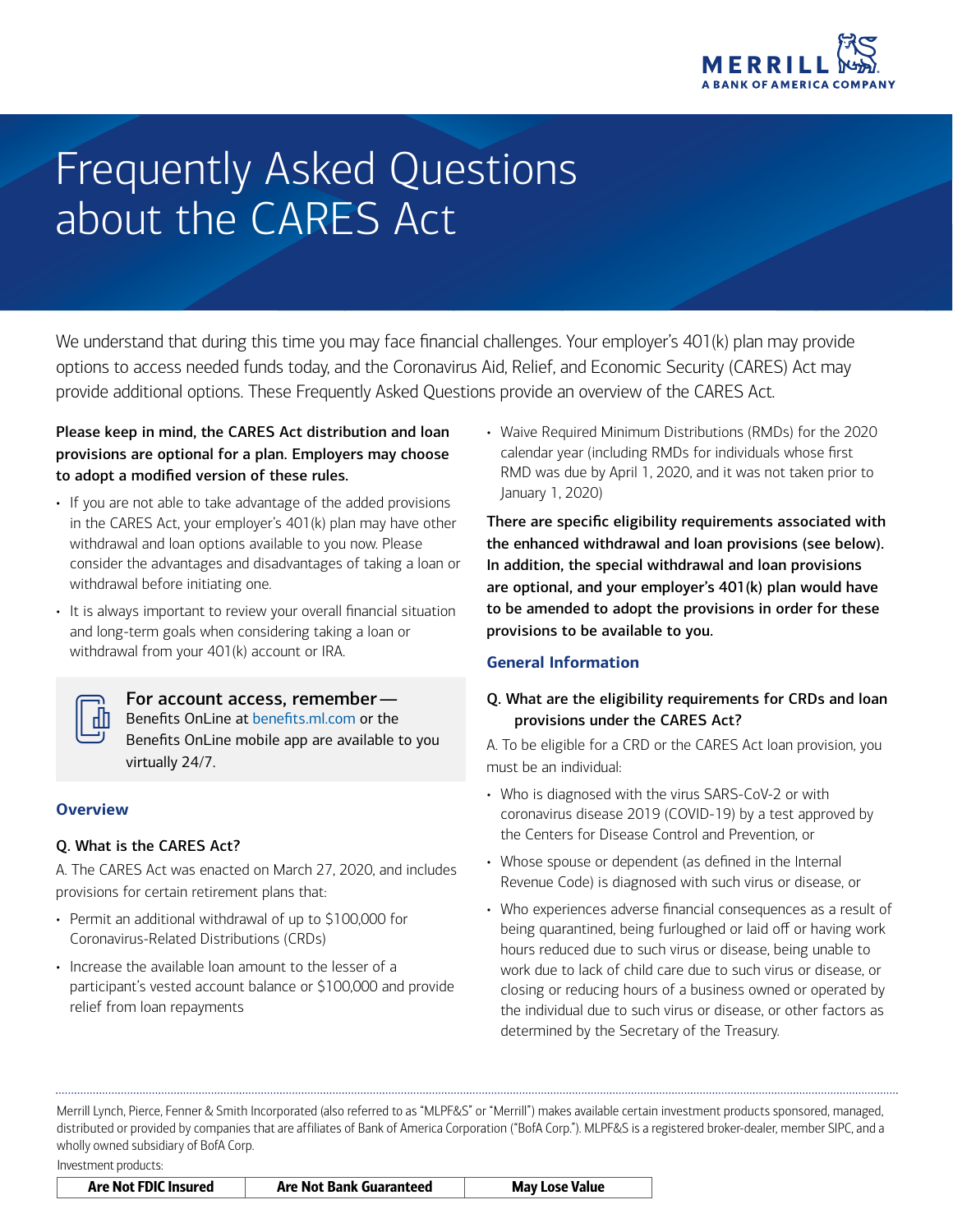#### Q. What documentation is required to prove that I am eligible for a CRD or the CARES Act loan provision?

A. You will be asked to self-certify that you satisfy the conditions for eligibility as noted above.

#### Q. Can I have any withdrawals or loan disbursements deposited directly to my bank account?

A. Yes. Go to Benefits OnLine to establish your banking information. From [benefits.ml.com](https://www.benefits.ml.com) go to Profile & Settings > Manage Linked Accounts and follow the instructions. Note that the mobile app does not currently allow you to establish banking information.

## Q. Are there any fees associated with taking a CRD or CARES Act loan?

- A. With respect to fees:
- There is no fee for a CRD request.
- Initiation fees for CARES Act eligible loans will be waived from eligibility to September 23, 2020 (180 days from date of enactment).
- If you request overnight delivery of a check, the overnight delivery fee will be charged to your account.

## Q. Can I continue making contributions to my 401(k) if I take a CRD or CARES Act loan?

A. Yes, you can continue to contribute to your plan.

#### **Withdrawals**

# Q. What if I want to take a CRD from my employersponsored retirement plan or IRA?

A. If your employer-sponsored retirement plan\* adopts the CRD provisions and you are eligible for a CRD, or if you are choosing to take a CRD from an IRA:

- You can withdraw your vested account balance to a maximum of \$100,000.
- CRDs will be available up until December 31, 2020.
- The standard 10% additional federal income tax on distributions prior to age 59½ would be waived as would the 20% mandatory federal income tax withholding.
- You will have three years to pay the federal income tax owed on your CRD in equal amounts, or in full in 2020. Note that state and local income taxes may not be subject to this delayed payment. Consult your tax advisor for more information on your personal circumstances.
- Further, you will have the option to repay/rollover the withdrawal (see below) within three years.

*NOTE: If you are looking to take a CRD under the CARES Act and your employer's plan allows this relief, CRDs are available on*  Benefits OnLine at benefits.ml.com or via the mobile app and will *be processed daily. If you do not qualify for a CRD, refer to your employer's plan for other options, which may include a hardship withdrawal.* 

#### Q. What if I want to repay my CRD? Can I do that?

A. Yes, if your employer's plan otherwise permits rollovers. You may also have other options, such as making the repayment to a Rollover IRA. You will be able to repay all or some of your withdrawal within three years and the repayments will not count toward the annual contribution limits set by the tax laws for your employer-sponsored retirement plan account or IRA. The payments will be treated as rollover contributions into your employer-sponsored retirement plan account or IRA.

*NOTE: Withdrawals taken that do not qualify under the CARES Act as CRDs cannot be repaid and taxes will be due for the year of the withdrawal.* 

## Q. What if I took a distribution before March 27, 2020, that would otherwise be eligible for CRD treatment? Do I still have to pay the 10% additional federal tax?

A. Distributions taken from January 1, 2020, to December 31, 2020, which satisfy the eligibility requirements are entitled to the CRD special tax relief. However, the particular rules on the process for re-characterizing distributions taken prior to March 27, 2020, have not been announced at this time. Further guidance from the IRS is expected to address this topic.

#### Q. Can I choose to opt-in to federal income tax withholding on my CRD?

A. While income tax withholding is not required for a CRD, you can elect to have a portion of your CRD withheld. You will remain subject to income tax on the full amount of the distribution regardless of whether you chose withholding.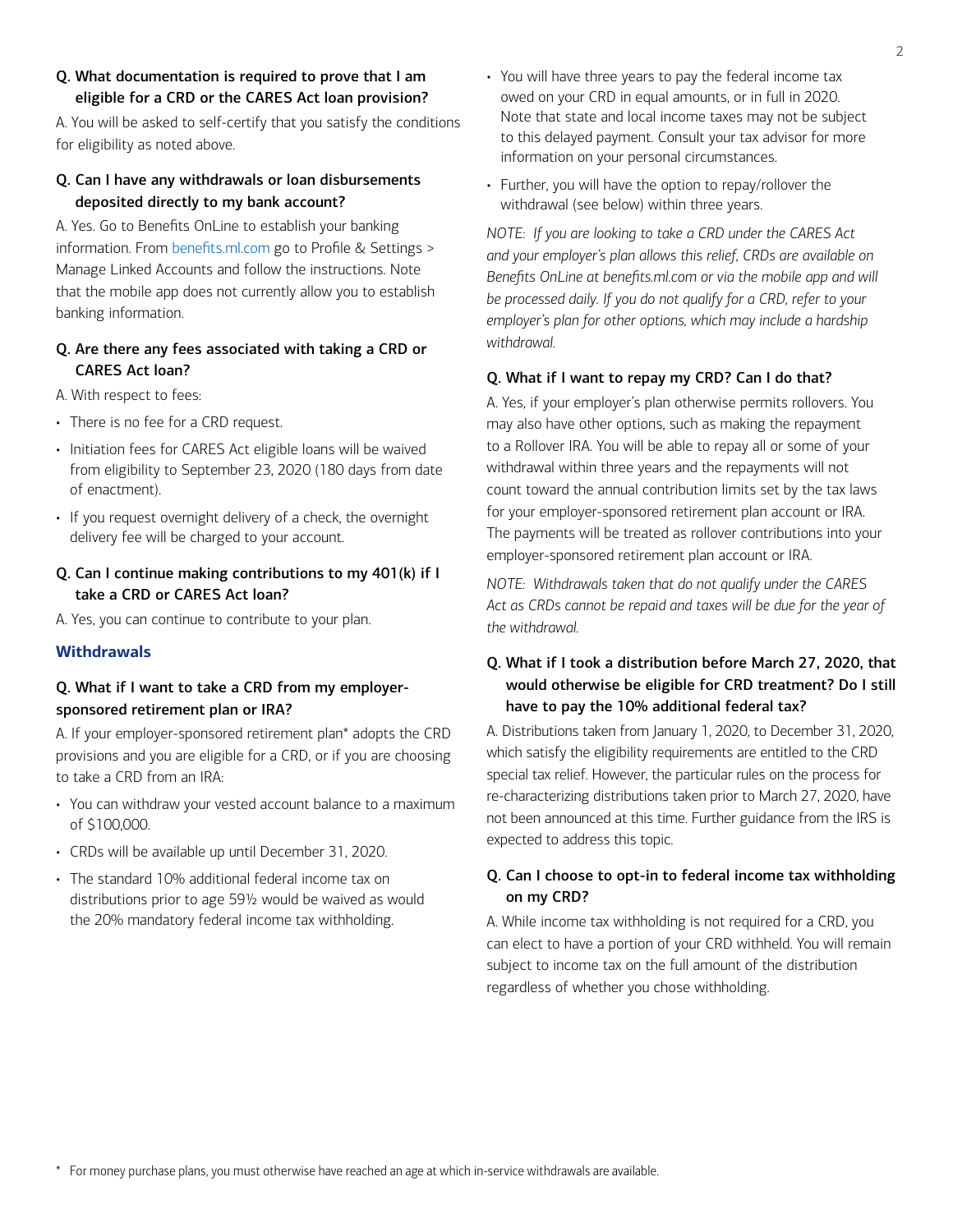Q. If I have only Roth 401(k) with after-tax contributions and take a CRD, will I still be subject to the federal income tax?

A. Any after-tax, including Roth after-tax amounts that meet the 5-year rule, are not subject to the federal income tax.

#### Q. If I have Roth 401(k) and traditional 401(k), which source of funds will my CRD come from?

A. Your plan determines the order of assets available for distribution. Check with your plan.

#### Q. What if I have an IRA or balance in another employer plan? Can I take a withdrawal from that plan?

A. The \$100,000 limit is an aggregate limit and applies across all tax-deferred retirement plans in which you have an interest— IRA, 401(k), 403(b) or governmental 457(b) plans.

#### **Required Minimum Distributions**

#### Q. Do I still have to take my RMD this year?

A. Under the CARES Act, all 2020 RMDs have been waived. There are no coronavirus eligibility requirements with this change.

- First time RMDs relating to the 2019 tax year that were required to be made by April 1, 2020, but which have not yet been distributed are also waived.
- Distributions received as RMDs are considered regular distributions and are therefore rollover eligible. However, the rollover must be completed consistent with applicable regulatory requirements, including the generally applicable 60 day rollover window.
- Should you wish to receive the amount that would have been your RMD (or another amount), you can request a withdrawal.

#### **Loans**

#### Q. What are the 401(k) loan provisions in the CARES Act?

A. There are two optional 401(k) loan provisions in the CARES Act that may be available in your plan:

- The loan limit for coronavirus-related loans is the lesser of \$100,000 or 100% of your eligible vested balance (minus any outstanding loans), and loan requests must be received within 180 days of March 27, 2020.
- Deferment of repayments. For new and existing loans, repayments due from March 27, 2020, to December 31, 2020, may be delayed for up to one year.

## Q. Who is eligible for a CARES Act loan or loan payment suspension?

A. CARES Act loan and/or loan payment suspension eligibility requirements are outlined earlier in this FAQ.

#### Q. How much can I borrow from my 401(k) account under the CARES Act?

A. Keep in mind, if your employer's plan offers general loans today, you can borrow up to 50% of your vested account balance not to exceed \$50,000. If you should need to borrow more than this and your employer adopts the CARES Act loan increase provision, you may be eligible to borrow up to 100% of your vested account balance not to exceed \$100,000. To take advantage of the higher loan limits, the loan must be made within 180 days of March 27, 2020, when the CARES Act was enacted.

*NOTE: General loan requests under the normal provisions of your plan can be requested through Benefits OnLine at benefits.ml.com or via the mobile app. If your employer's plan adopts the CARES Act loan increase provision, loan requests for the higher amount are also available through Benefits OnLine at benefits.ml.com or via the mobile app and will be processed daily.* 

#### Q. My plan is not offering either the CARES Act loan or loan payment suspension. Can they do that?

A. Yes. The loan provisions are separate and optional. A plan could choose to suspend loan repayments and due dates in 2020 by a year, but not offer the CARES Act related loan with the higher percentage of vested assets and larger loan amount and vice-versa.